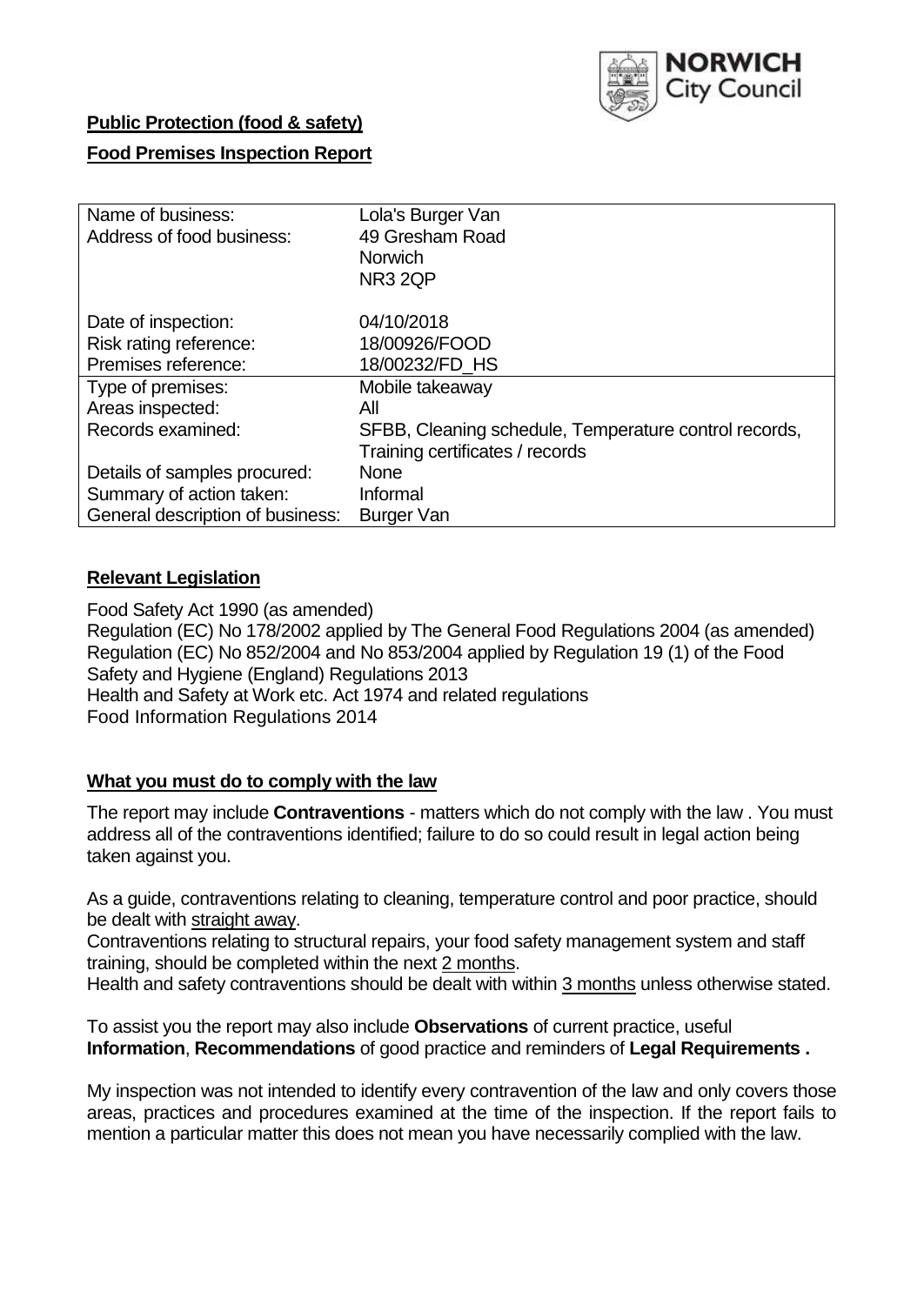# **FOOD SAFETY**

### **How we calculate your Food Hygiene Rating:**

The food safety section has been divided into the three areas which you are scored against for the hygiene rating: 1. food hygiene and safety procedures, 2. structural requirements and 3. confidence in management/control procedures. Each section begins with a summary of what was observed and the score you have been given. Details of how these scores combine to produce your overall food hygiene rating are shown in the table.

| <b>Compliance Area</b>                     |          |    |           | <b>You Score</b> |                |    |           |    |                |  |  |
|--------------------------------------------|----------|----|-----------|------------------|----------------|----|-----------|----|----------------|--|--|
| Food Hygiene and Safety                    |          |    |           | $\Omega$         | 5              | 10 | 15        | 20 | 25             |  |  |
| <b>Structure and Cleaning</b>              |          |    | 0         | 5.               | 10             | 15 | 20        | 25 |                |  |  |
| Confidence in management & control systems |          |    | $\Omega$  | 5                | 10             | 15 | 20        | 30 |                |  |  |
|                                            |          |    |           |                  |                |    |           |    |                |  |  |
| <b>Your Total score</b>                    | $0 - 15$ | 20 | $25 - 30$ |                  | $35 - 40$      |    | $45 - 50$ |    | > 50           |  |  |
| <b>Your Worst score</b>                    | 5        | 10 | 10        |                  | 15             |    | 20        |    | $\blacksquare$ |  |  |
|                                            |          |    |           |                  |                |    |           |    |                |  |  |
| <b>Your Rating is</b>                      | 5        | 4  | 3         |                  | $\overline{2}$ |    |           |    | $\Omega$       |  |  |

Your Food Hygiene Rating is 5 - a very good standard



# **1. Food Hygiene and Safety**

Food hygiene standards are high. You demonstrated a very good standard of compliance with legal requirements. You have safe food handling practices and procedures and all the necessary control measures to prevent cross-contamination are in place. **(Score 5)**

## Contamination risks

**Observation** I was pleased you could demonstrate effective E.coli 0157 control through the complete separation of raw and ready-to-eat food, the correct use of wash-hand basins and thorough handwashing, having dedicated equipment (including complex equipment) for raw and ready-to-eat foods, through 2-stage cleaning and the correct use of sanitisers, and by controling the risks posed by soily vegetables.

#### Hand-washing

**Observation** Hand washing was managed well and wash-hand basins were well stocked with hand cleaning material.

## Temperature Control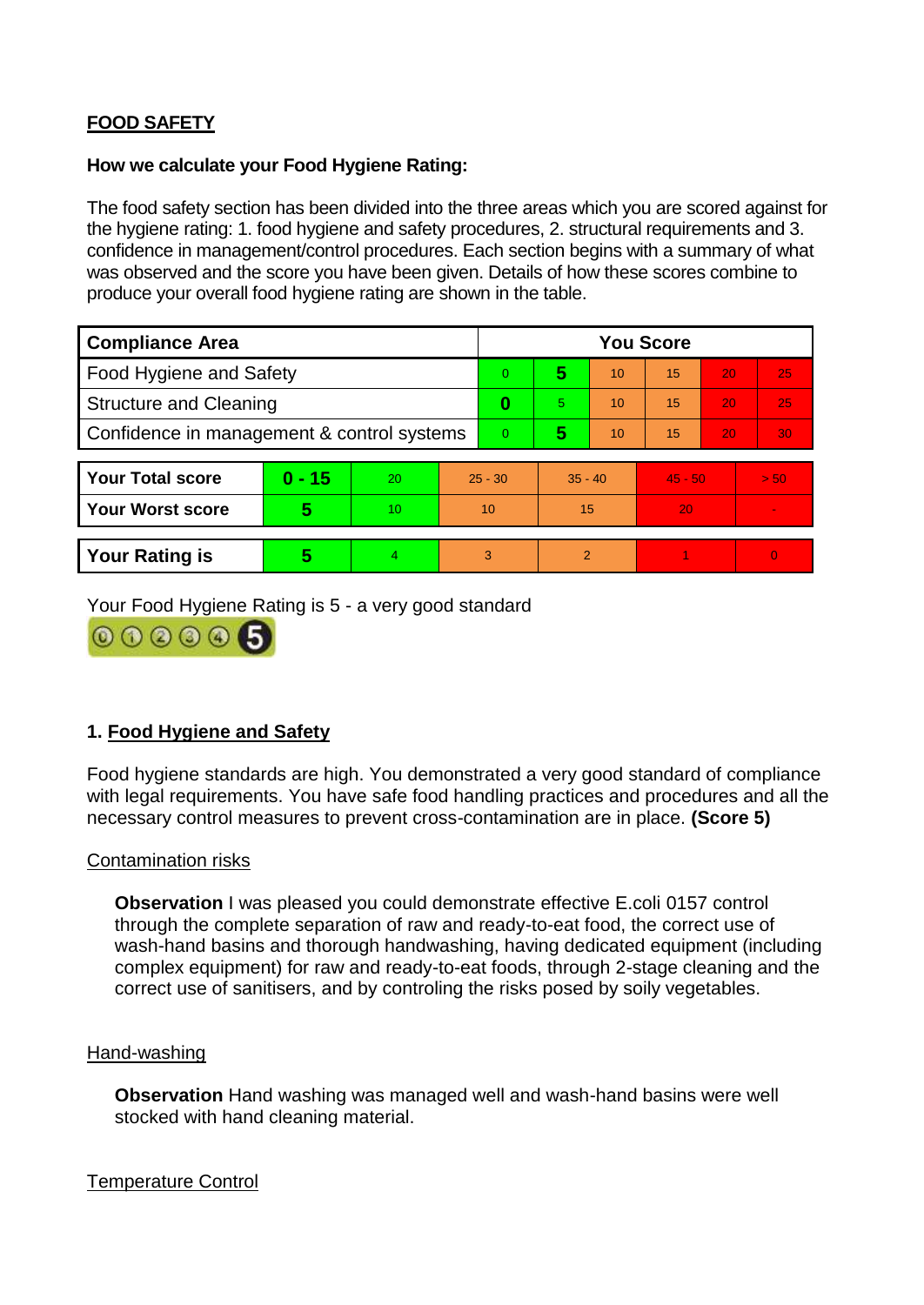**Observation** I was pleased to see you were able to limit bacterial growth and/or survival by applying appropriate temperature controls at points critical to food safety and that you were diligently monitoring temperatures

**Contravention** Tomato sauce were noted stored at room temperature. The manufacture's recommendation is that such products are refrigerated once open

## **2. Structure and Cleaning**

The structure facilities and standard of cleaning and maintenance are all excellent and you demonstrated full compliance with the law. There is evidence of effective pest control and procedures are in place to rectify any problems as they arise. There is good provision for waste disposal. **(Score 0)**

### Cleaning of Structure

**Observation** The premises had been well maintained and the standard of cleaning was exceptionally high.

## Cleaning Chemicals / Materials / Equipment and Methods

**Observation** I was pleased to see that the premises was kept clean and that your cleaning materials, methods and equipment were able to minimise the spread of harmful bacteria between surfaces.

## **3. Confidence in Management**

A food safety management system is in place and you demonstrate a very good standard of compliance with the law. Food hazards are understood properly controlled managed and reviewed. Your records are appropriate and generally maintained. Your staff are suitably supervised and trained. You have a good track record. There are some minor contraventions which require your attention. **(Score 5)**

#### Type of Food Safety Management System Required

**Observation** Your SFBB/food safety management system was in place and working well. I was confident you had effective control over hazards to food.

Proving Your Arrangements are Working Well